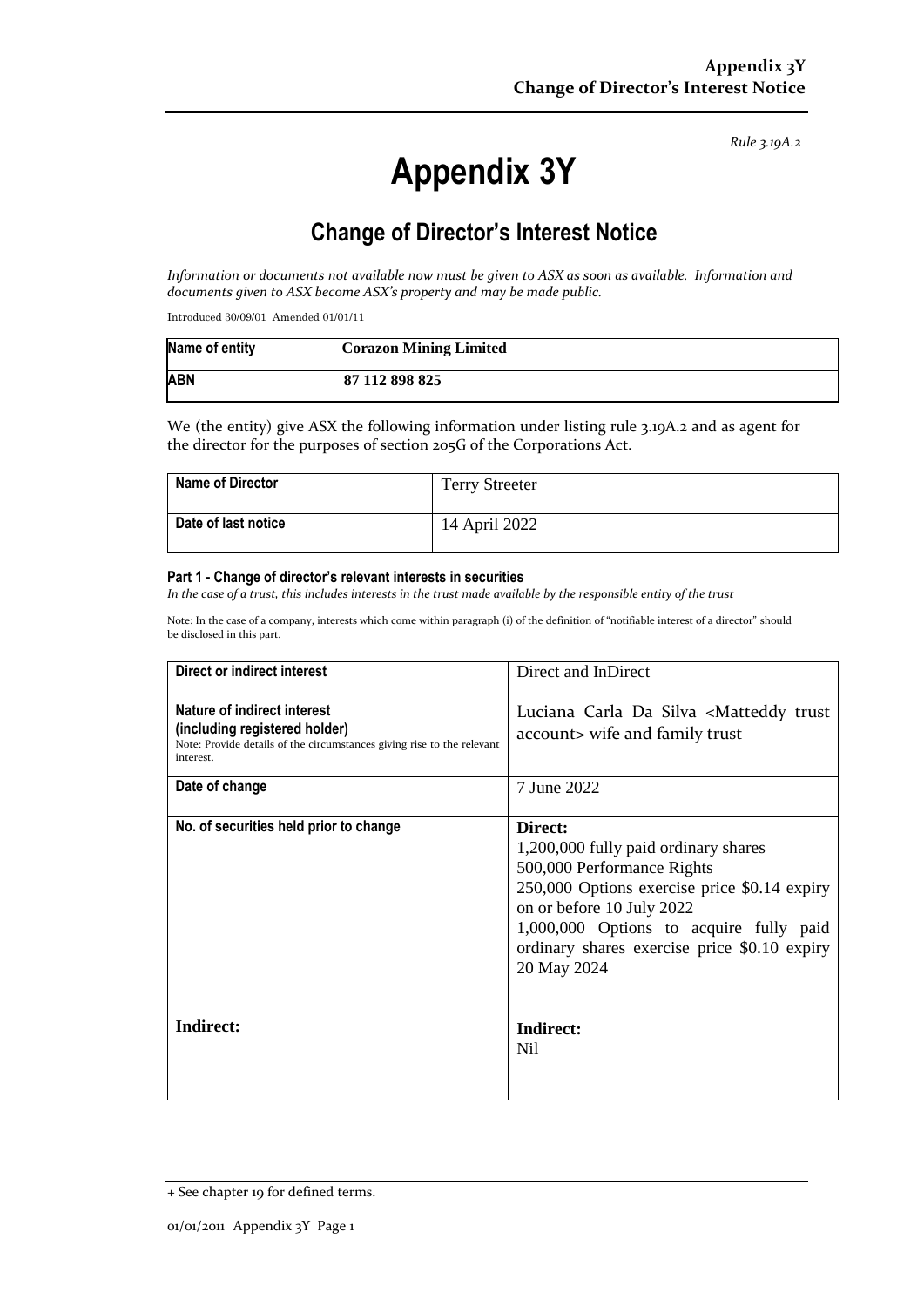| <b>Class</b>                                                                                                                                                               | Fully paid ordinary shares                                                                                                                                                                                                                                         |
|----------------------------------------------------------------------------------------------------------------------------------------------------------------------------|--------------------------------------------------------------------------------------------------------------------------------------------------------------------------------------------------------------------------------------------------------------------|
|                                                                                                                                                                            |                                                                                                                                                                                                                                                                    |
|                                                                                                                                                                            |                                                                                                                                                                                                                                                                    |
| Number acquired                                                                                                                                                            | 600,000                                                                                                                                                                                                                                                            |
| Number disposed                                                                                                                                                            | 600,000                                                                                                                                                                                                                                                            |
| <b>Value/Consideration</b><br>Note: If consideration is non-cash, provide details and estimated<br>valuation                                                               | \$18,000                                                                                                                                                                                                                                                           |
| No. of securities held after change                                                                                                                                        | Direct:<br>600,000 fully paid ordinary shares<br>500,000 Performance Rights<br>250,000 Options exercise price \$0.14 expiry<br>on or before 10 July 2022<br>1,000,000 Options to acquire fully paid<br>ordinary shares exercise price \$0.10 expiry<br>20 May 2024 |
| <b>Indirect:</b><br>Luciana Carla Da Silva <matteddy trust<br="">account&gt;</matteddy>                                                                                    | Indirect:<br>600,000 fully paid ordinary shares                                                                                                                                                                                                                    |
| Nature of change<br>Example: on-market trade, off-market trade, exercise of options,<br>issue of securities under dividend reinvestment plan, participation in<br>buy-back | Off- market transfer from direct to indirect<br>holding                                                                                                                                                                                                            |

### **Part 2 – Change of director's interests in contracts**

Note: In the case of a company, interests which come within paragraph (ii) of the definition of "notifiable interest of a director" should be disclosed in this part.

| <b>Detail of contract</b>                           |  |
|-----------------------------------------------------|--|
| <b>Nature of interest</b>                           |  |
| Name of registered holder<br>(if issued securities) |  |
| Date of change                                      |  |

<sup>+</sup> See chapter 19 for defined terms.